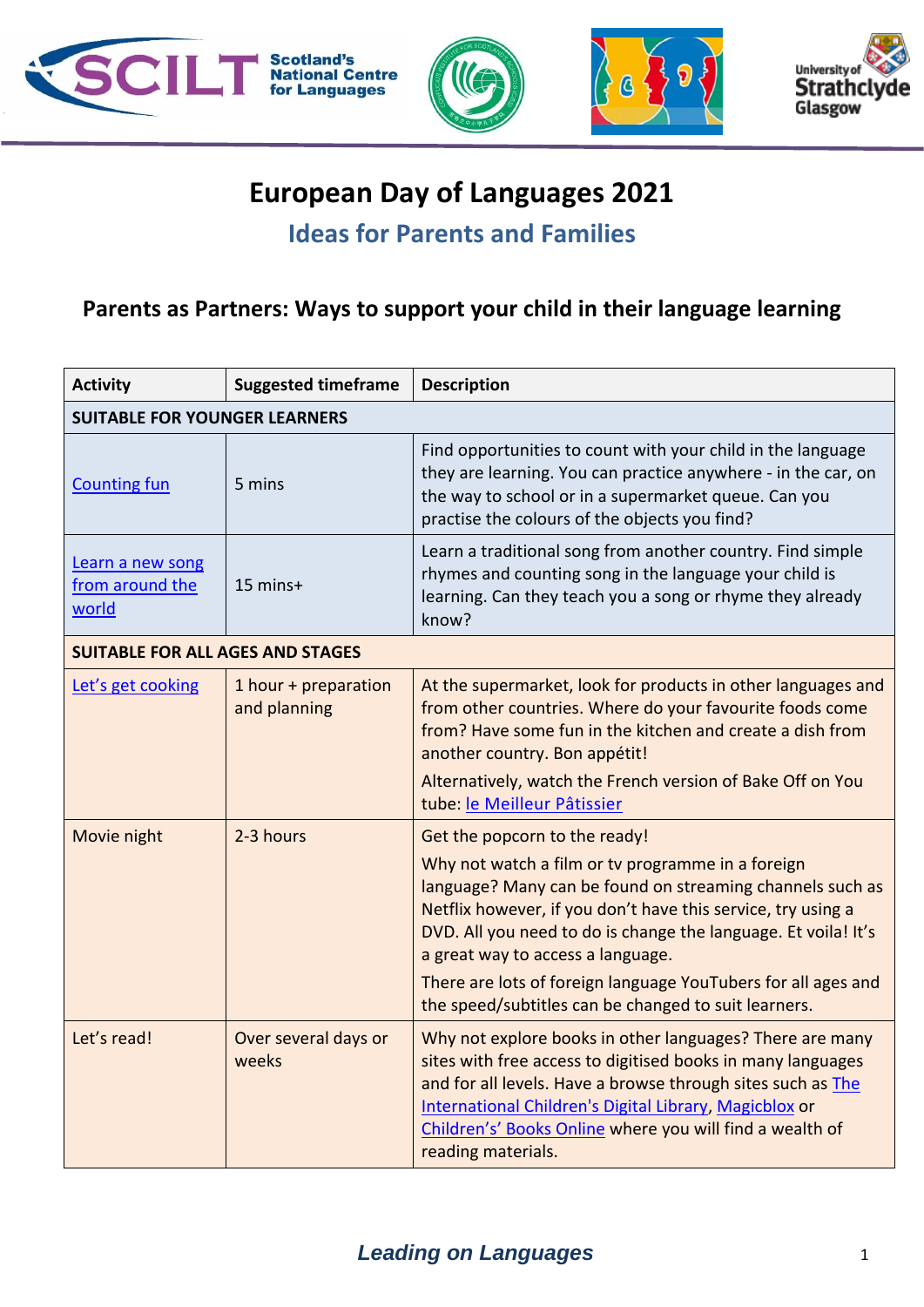

# **European Day of Languages 2021 Ideas for Parents and Families**



| <b>Activity</b>                                       | <b>Suggested timeframe</b>      | <b>Description</b>                                                                                                                                                                                                                                                                                                                                                          |  |
|-------------------------------------------------------|---------------------------------|-----------------------------------------------------------------------------------------------------------------------------------------------------------------------------------------------------------------------------------------------------------------------------------------------------------------------------------------------------------------------------|--|
| It's good to talk!                                    | <b>EDL</b> week                 | Share your child's language learning in family life and in<br>everyday situations. For EDL week try to practise familiar<br>phrases in the language your child is learning at school.                                                                                                                                                                                       |  |
| Learn a tongue<br>twister                             | 5 mins                          | Have fun with tongue twisters in different languages. Saying<br>tongue twisters can be difficult at first, so don't worry if you<br>can't do it very well to begin with. Just keep practising and<br>have fun!                                                                                                                                                              |  |
| Scavenger hunt                                        | 1 hour+                         | Give your children a list of items to find. The items must be in<br>the foreign language. Use an online dictionary to help source<br>the words e.g. www.wordreference.com.                                                                                                                                                                                                  |  |
|                                                       |                                 | Once you have the list, give the children a set time to find<br>the items in the house. They might need some help with<br>using the online dictionary.                                                                                                                                                                                                                      |  |
| Language learning<br>together with<br><b>Duolingo</b> | Over several days or<br>weeks   | This activity can be completed as a family where all family<br>members learn a language together. It's free to sign up and<br>easy to use. A simple chart to record the scores for all<br>participants will need to be prepared. Have fun!                                                                                                                                  |  |
| <b>UPPER PRIMARY (P6 &amp; P7)</b>                    |                                 |                                                                                                                                                                                                                                                                                                                                                                             |  |
| Social media                                          | Over several days or<br>weeks   | Connect with your family's favourite European sportsperson<br>or team on social media. Follow the sporting action on<br>Facebook or tweet messages of support to your team and<br>learn at the same time.                                                                                                                                                                   |  |
| Change your<br>listening habits                       |                                 | Listen to favourite Disney songs in different languages.<br>Listen to the best current European music on Youtube.                                                                                                                                                                                                                                                           |  |
| Technology to help<br>you learn                       | Over several days or<br>weeks   | Switch the settings on a mobile phone, games console or<br>mobile device to the language your child is learning. Which<br>words do you know? Can you guess some of the others? Ask<br>questions to the digital voice assistant (Siri/Google Now) in<br>another language.<br>Learn words like "send," "delete" and "cancel," just from<br>using your phone on a daily basis. |  |
| Learning together                                     | Over several weeks or<br>months | If you want to continue learning a language, there are lots of<br>free online resources to get you started such as BBC<br>Languages, Radio Lingua free podcasts or<br>Duolingo.                                                                                                                                                                                             |  |